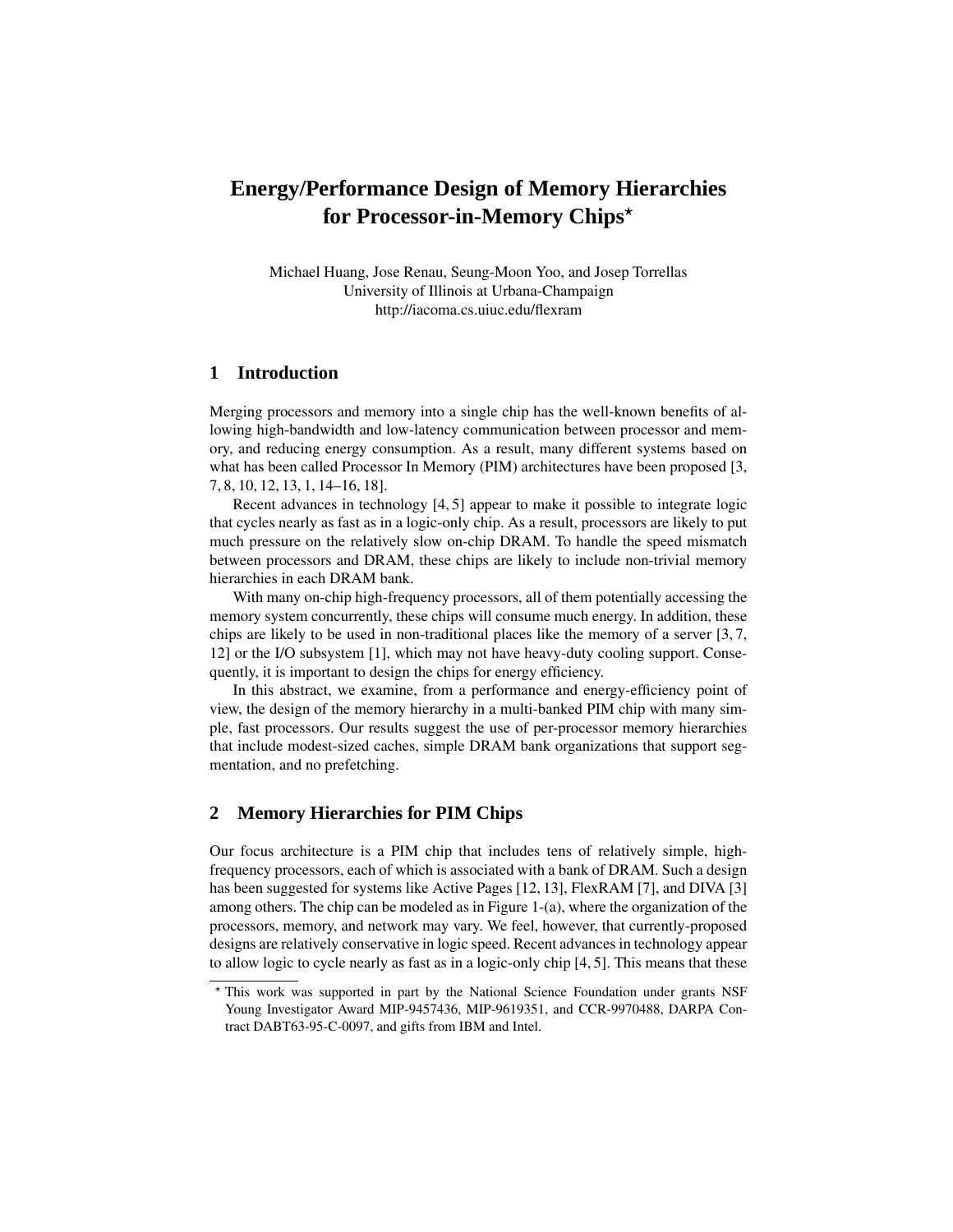chips may soon include processors cycling at about 800-1000 MHz. Such processors are likely to put much pressure on the slower DRAM.



**Fig. 1.** Example of chip architecture considered. *RB*, *DB*, and *Row Dec* stand for row buffer, data buffer and row decoder, respectively.

To handle the speed mismatch between processors and DRAM, these chips are likely to associate a non-trivial memory hierarchy to each DRAM bank. In this paper, we assume a per-bank baseline memory hierarchy as in Figure 1-(b). In the figure, the instruction memory hierarchy includes a fast SRAM memory. The data memory hierarchy includes a cache with hardware sequential prefetch of 1 line. The DRAM bank itself is sub-banked and has row and data buffers. For example, Figure 1-(c) shows the DRAM organized into 8 sub-banks, with 10 row buffers, and 2 256-bit data buffers.

Unlike in memory-only chips, where the DRAM organization is often limited to standard designs, embedded systems allow many different organizations for the DRAM array. For example, designers can change the width and length of a DRAM sub-bank, and the number of sub-banks. These changes can affect the performance delivered and the energy consumed by DRAM accesses, and the area utilized.

In a traditional DRAM array organization, when a bank is accessed, every other sub-bank is activated. Consecutive sub-banks are not activated because they share a row buffer. Figure 2-(a) shows a 4 sub-bank organization. We now consider three improvements: segmentation, interleaving, and pipelining.

With segmentation (Figure 2-(b)), only one sub-bank is activated at a time. The resulting row buffer decoupling changes the hit rate of the row buffers. In addition, DRAM accesses consume less energy: because only half of the bit lines are activated, about 50% of the energy is saved.

With interleaving, each sub-bank is vertically sliced and a data bus is assigned to each of the resulting slices. Figure 2-(c) shows a 2-way interleaved system. The performance is higher because both data busses work in parallel (Figure 2-(d) shows a timing diagram with the maximum overlap, assuming a single address bus). As for energy, although row buffer hits now cost a bit more, DRAM accesses again save about 50% of the energy because only half of the cells are activated. The area used increases.

Finally, one problem shown in Figure 2-(d) is that reads from different sub-banks that share a data bus are serialized by long sub-bank occupancy times. With pipelining, these sub-banks can overlap their occupancy times (Figure 2-(e)). The only serialization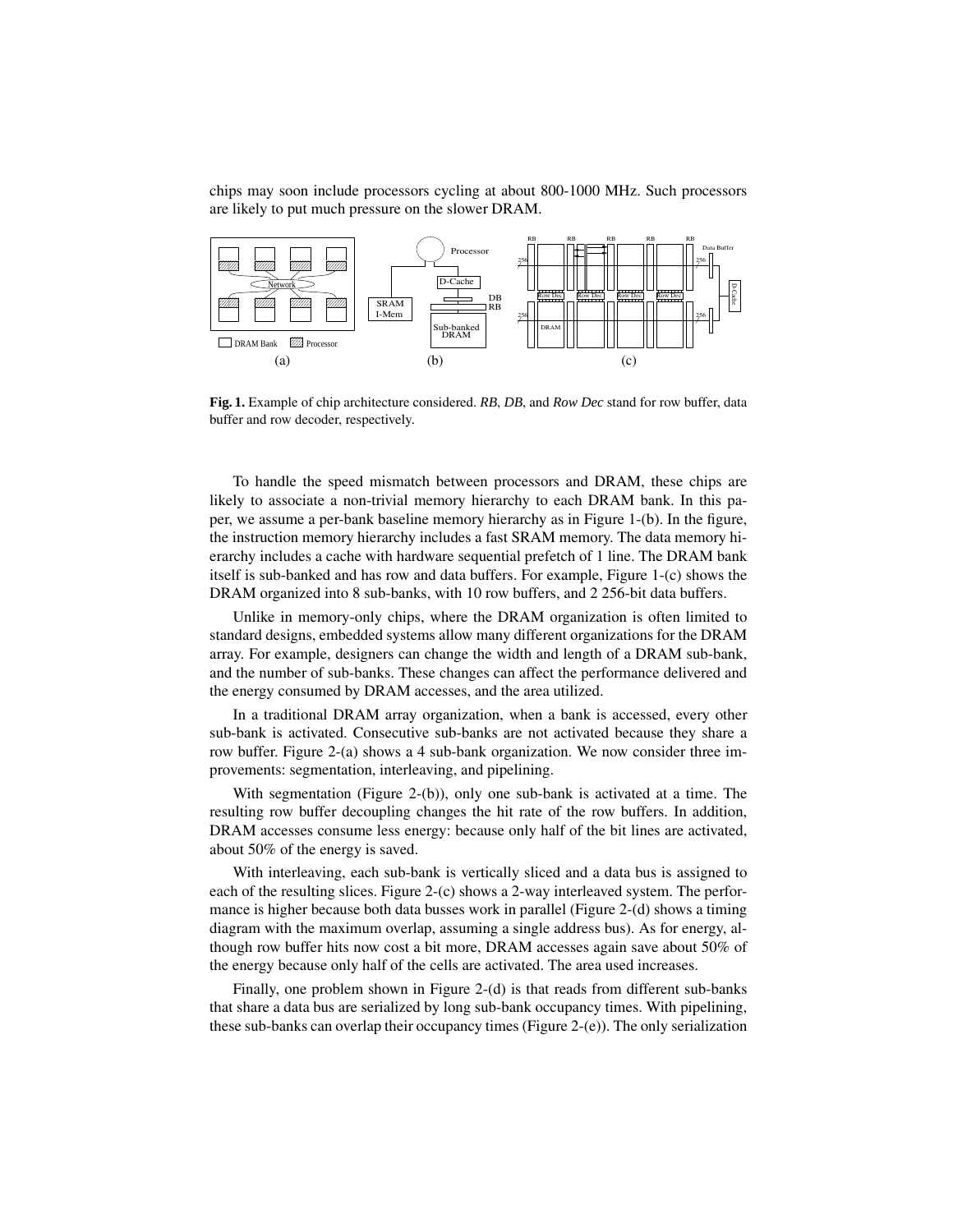

**Fig. 2.** Different DRAM bank organizations and timings.

happens in the shared address bus and data bus. The result is higher performance. As for energy, pipelining has only a small impact.

#### **3 Evaluation Environment**

We evaluate the PIM chip of Section 2 using a MINT-based simulation system [9]. The architecture modeled is a single chip with 64 processors connected in a ring. Each processor is associated with a 1-Mbyte DRAM bank like in Figure 1-(b). The baseline parameters of each processor-bank pair are shown in Table 1. The target technology is IBM's 0.18  $\mu$ m Blue Logic SA-27E ASIC [4] with the default voltage of 1.8 V.

| Processor                                                                            | D-Cache      | I-Memory                                          | Data Buffer   Row Buffer   Sub-Bank                                     |  |
|--------------------------------------------------------------------------------------|--------------|---------------------------------------------------|-------------------------------------------------------------------------|--|
| 2-issue in-order 800MHz Sz: 8KB, WB Size: 4 Kinst. Number: 1   Number: 5   Number: 4 |              |                                                   |                                                                         |  |
| <b>BR</b> Penalty: 2 cycles                                                          | Assoc: 2     | Line: 4 inst. Size: $256 b$ Size: 1 KB Cols: 4096 |                                                                         |  |
| $\left  \right $ Int,Ld/St,FP Units: 2,1,0 Line: 32 B                                |              | $ RTrip:1.25ns Bus: 256 b  Bus: 256 b Rows: 512 $ |                                                                         |  |
| $\blacksquare$ Pending Ld, St: 2,2                                                   | RTrip:1.25ns |                                                   | $\overline{\text{RTrip:3.75ns} \text{RTrip:7.5ns} \text{RTrip:15 ns} }$ |  |

**Table 1.** Parameters for a single memory bank and processor pair. In the table, *BR* and *RTrip* stand for branch and contention-free round-trip latency from the processor, respectively.

The names for the DRAM bank organizations that we evaluate are *Trad*, *S*, *SP*, *IS*, and *ISP*, which refer to traditional, segmented, segmented pipelined, interleaved segmented, and interleaved segmented pipelined, respectively. In each case, we add  $(i, j)$  to refer to *i*-ways interleaved with j sub-banks per way.

To estimate the energy consumed in the chip, we have applied scaling-down theory to data on existing devices reported in the literature, as well as used several techniques and formulas reported in the literature [6, 17, 19, 20]. We add the contributions of the processors, clock, memory hierarchies, and other modules. A detailed discussion of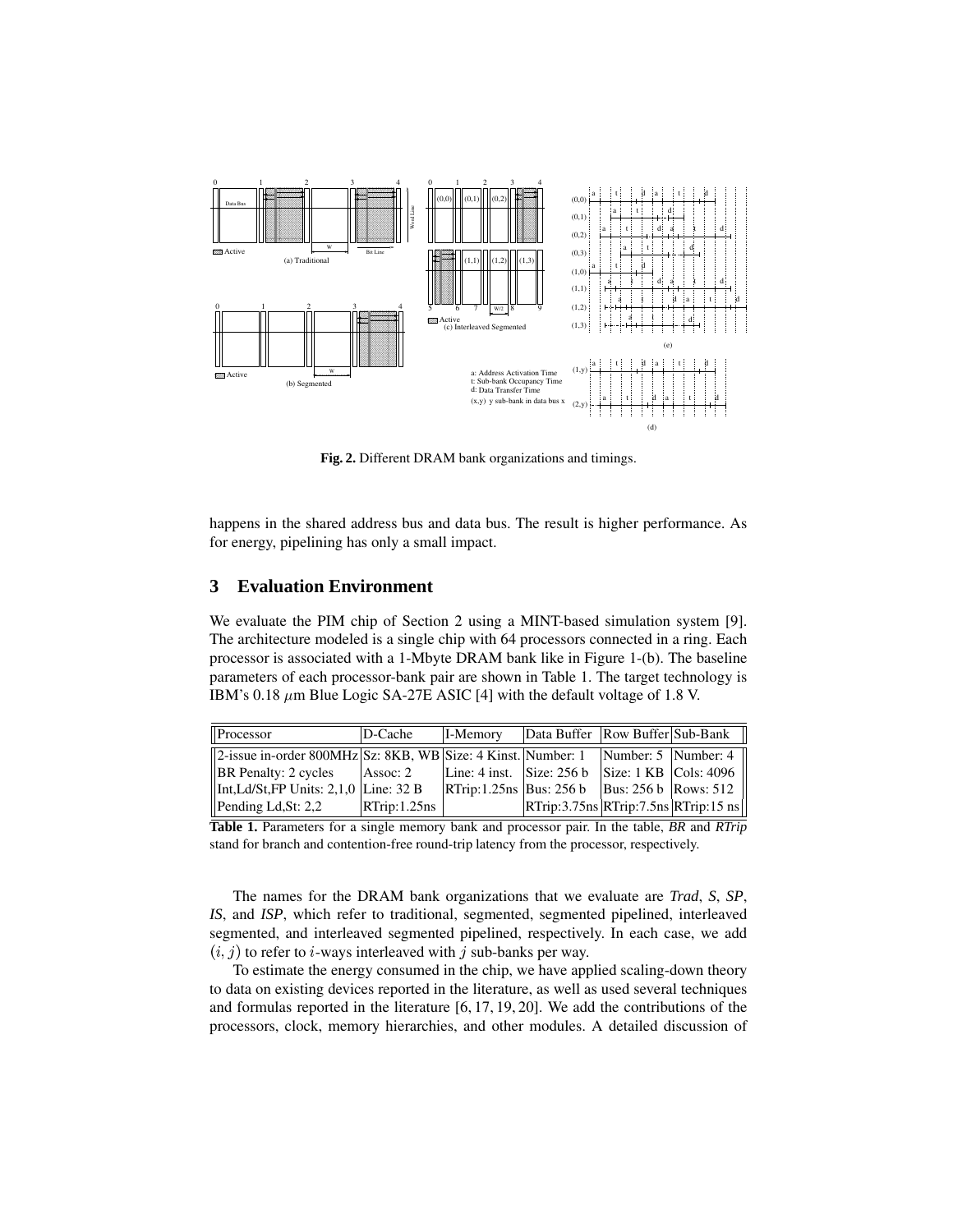| Appl.        | <b>What It Does</b>           | Problem Size                                                                       |       | D-Cache Average<br>Hit Rate $Power(W)$ |
|--------------|-------------------------------|------------------------------------------------------------------------------------|-------|----------------------------------------|
| GTree        | Data mining: tree generation  | 5 MB database, 77.9 K records, 29 attributes/record                                | 0.507 | 10.2                                   |
| DTree        |                               | Data mining: tree deployment 1.5 MB database, 17.4 K records, 29 attributes/record | 0.986 | 10.8                                   |
| <b>BSOM</b>  | <b>BSOM</b> neural network    | 2 K entries, 104 dims, 2 iters, 16-node network, 832 KB db                         | 0.947 | 15.5                                   |
| <b>BLAST</b> | <b>BLAST</b> protein matching | 12.3 K sequences, 4.1 MB total, 1 query of 317 bytes                               | 0.969 | 8.7                                    |
| <b>Mpeg</b>  | MPEG-2 motion estimation      | 1 1024x256 frame plus a reference frame. Total 512 KB                              | 0.999 | 11.3                                   |
| FIC          | Fractal image compressor      | 1 512x512 image, 4 512x512 internal structure. Total 2 MB                          | 0.978 | 6.1                                    |

**Table 2.** Applications executed.

the methods that we have followed can be found in [21]. In [21], we have additionally validated our estimates with CACTI [19] and with published results on the ARM processor [11].

For the experiments, we use 6 applications that are suitable to the integer-based PIM chip considered: they access a large memory size, are very parallel, and are integer based. They come from several industrial sources. We have parallelized each application into 64 threads by hand.

Table 2 lists the applications and their characteristics. They include the domains of data mining, neural networks, protein matching, multimedia, and image compression. Each application runs for several billions of instructions.

# **4 Evaluation**

The best memory hierarchy organization depends on the metric being optimized. We consider two metrics: performance and energy-delay product. In our evaluation, we start with the baseline architecture of Section 3 and then vary it. As a reference, we use an ideal architecture (*Perf*): loads and stores are satisfied with zero latency and consume no energy in the memory system.



**Fig. 3.** Effect of the DRAM bank organization on the IPC in systems with 1-Kbyte (a) and 8- Kbyte (b) data caches.

#### **Maximizing Performance**

To compare performance, we measure the average IPC delivered by the combined 64 processors for the duration of the application. We first evaluate the effect of the mem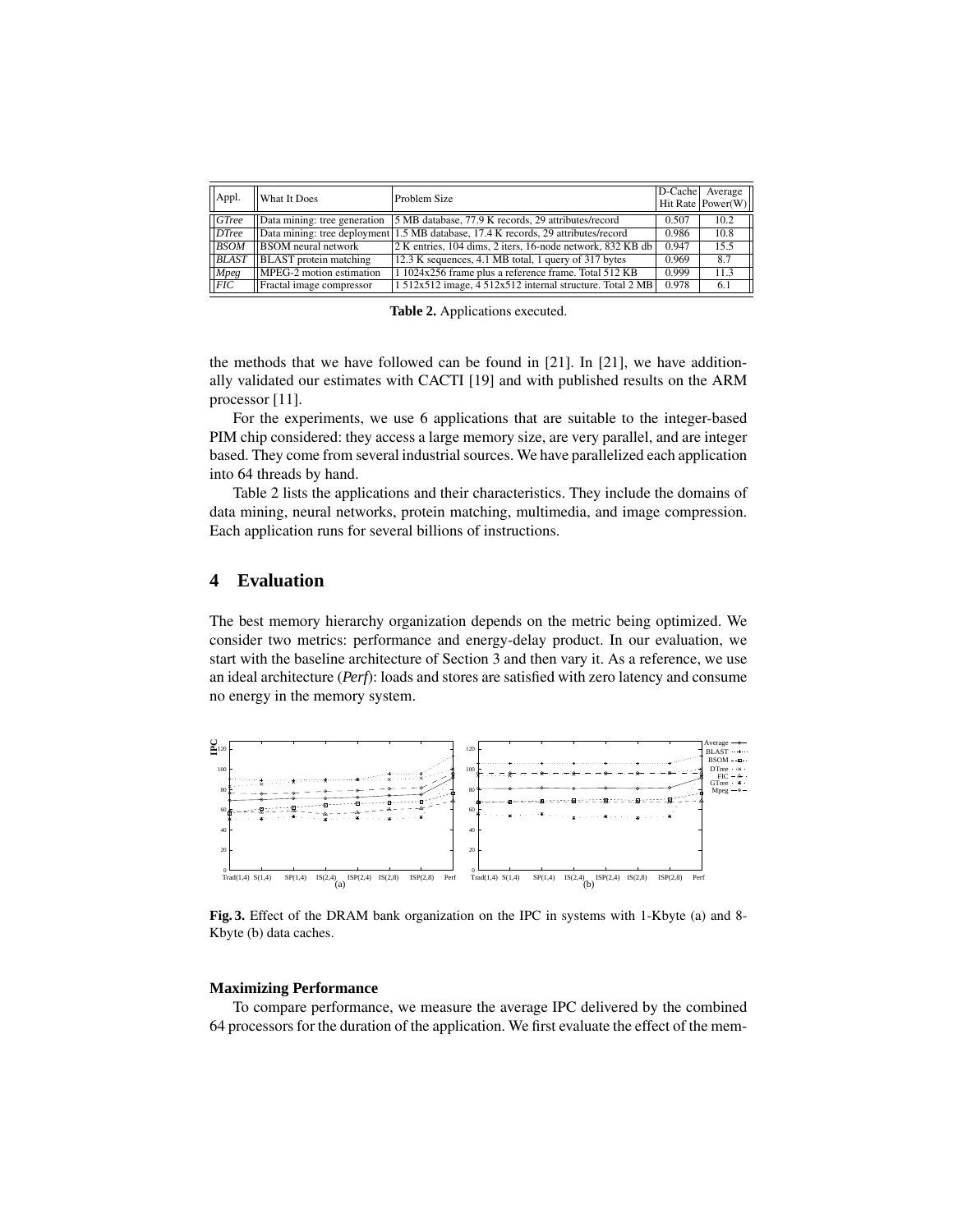ory bank organization. Figure 3 shows the IPC of the applications running on the baseline architecture for different memory bank organizations. Charts (a) and (b) correspond to systems with 1- and 8-Kbyte D-caches, respectively. The memory organizations are ordered from the simpler ones on the left side to the more sophisticated ones on the right side. Each chart has an *Average* line that tracks the average of all applications.

Figure 3-(a) shows that performance improves slightly as we move to the more sophisticated designs. Going from *Trad(1,4)* to *ISP(2,8)* increasesthe IPC by an average of 8%. However, for 8-Kbyte caches (Figure 3-(b)), the changes are very small. This is because, with large caches, there are relatively few cache misses and, as a result, the type of DRAM bank organization matters less.

Comparing the IPC in *Perf* and *ISP(2,8)*, we see the IPC lost in the most advanced memory system. This fraction is on average 18% and 11% in Figures 3-(a) and (b).

Figure 5-(a) shows the effect of the cache size and prefetching support. We consider the baseline architecture with three different DRAM bank organizations: conservative (*Trad(1,4)*), aggressive (*ISP(2,8)*), and in-between (*IS(2,4)*). The figure shows the IPC averaged over all applications. We analyze caches of 256 bytes, 1 Kbyte, 8 Kbytes, and 16 Kbytes, all with and without prefetching. For each memory organization, there are 8 bars, labeled with the cache size in bytes followed by *P* or *NP* for prefetching or not prefetching, respectively.

The best performance is achieved with the largest cache size (16 Kbytes). However, large caches deliver diminishing returns. The figure also shows that adding the simple prefetching support considered here makes little difference to performance.



**Fig. 4.** Effect of the DRAM bank organization on the energy-delay product in systems with 1- Kbyte (a) and 8-Kbyte (b) data caches.

#### **Minimizing the Energy-Delay Product**

In embedded systems, a common figure of merit is the energy-delay product [2]. A low product implies that the system is both fast and energy-efficient. Consequently, in this section, we compare the energy-delay product of the chips with different memory hierarchy designs. To compute the energy consumed, we add up the contributions of all the subsystems in the chip.

Figures 4-(a) and 4-(b) show the energy-delay product of the chip under the baseline architecture for different DRAM bank organizations. Charts (a) and (b) correspond to systems with 1- and 8-Kbyte D-caches respectively, and are organized as in Figures 3- (a) and 3-(b). For each application, the charts are normalized to *Perf*.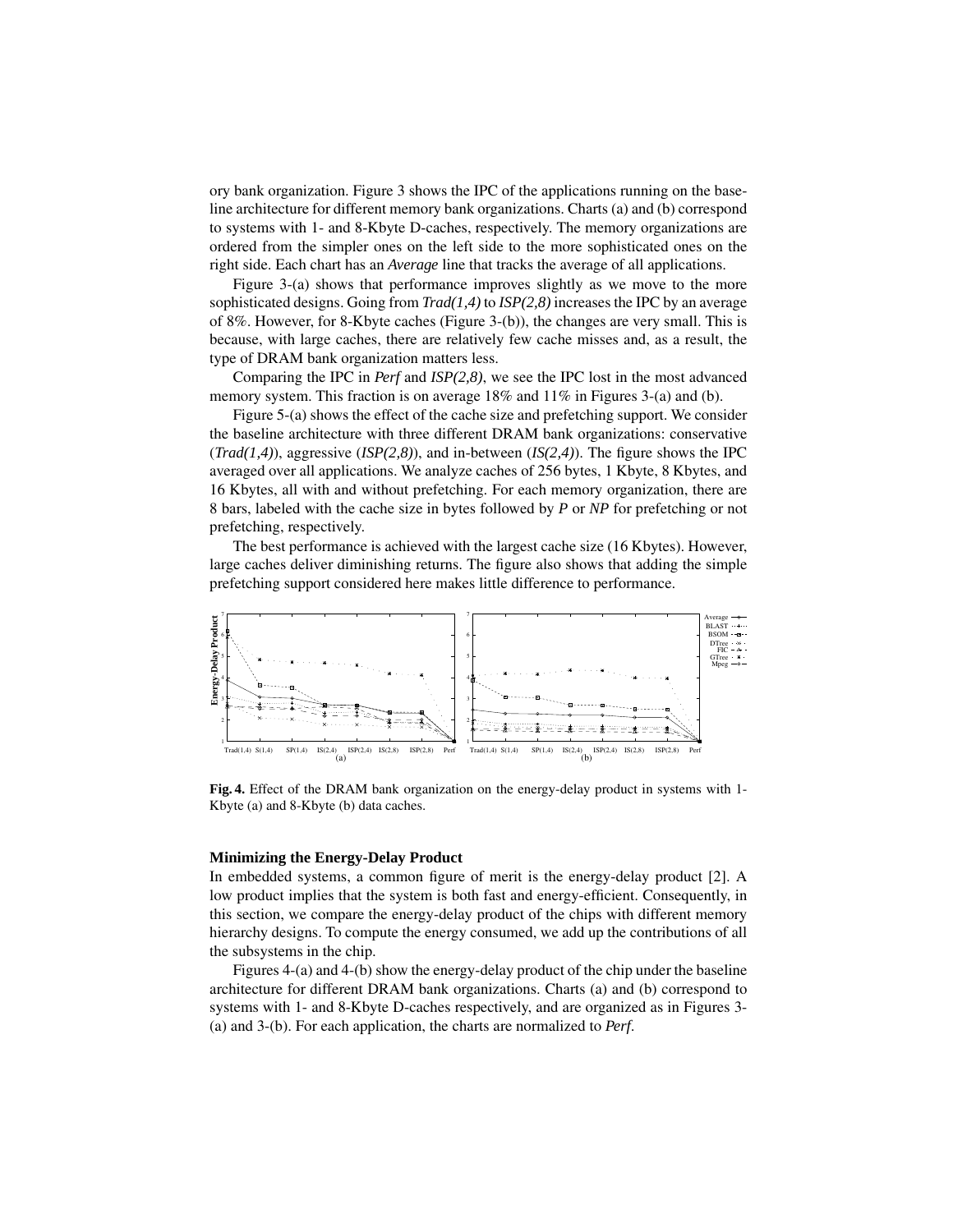In systems with 1-Kbyte caches (Figure 4-(a)), the average energy-delay product decreases for the more advanced memory organizations. For example, the product in *ISP(2,8)* is only 60% of that in *Trad(1,4)*. The reason is that advanced DRAM bank organizations deliver slightly higher IPCs and consume much less energy in the process. However, as caches increase to 8 Kbytes (Figure 4-(b)), the changes are smaller. Overall, for 8-Kbyte cache systems, only segmentation (going from *Trad(1,4)* to *S(1,4)*) makes a significant difference. Supporting interleaving and increasing the number of sub-banks from (2,4) to (2,8) has only a small effect.



**Fig. 5.** Effect of the cache size and prefetching support on IPC (a) and energy-delay product (b).

Figure 5-(b) measures the energy-delay product for the average of all applications for different cache sizes and prefetching support. The bars are normalized to *Perf*. From the figure, we see that designs with larger caches tend to have lower energy-delay products. For example, in *Trad(1,4)*, the product with 16-Kbyte caches is about 30% of the product with 256-byte caches. The reason is that caches have a double effect: they speed up the program and, in addition, eliminate energy-consuming memory accesses. We observe, however, that for the more advanced memory organizations and large caches, the trend reverses: 16-Kbyte caches are slightly worse than 8-Kbyte caches. The reason is that the diminishing returns in lower miss rates delivered by larger caches do not compensate for the higher energy consumption that larger caches require. We also see that simple prefetching does not help.

# **5 Discussion**

In a PIM chip like the one analyzed here, minimizing the energy-delay product is likely to be the top priority. Our results suggest to use modest-sized D-caches (8 Kbytes), a simple DRAM bank organization that supports only segmentation, and no prefetching. Modest-sized caches are effective: they speed-up the application, are energy-efficient, consume modest area, and render fancy DRAM bank organizations largely unnecessary. If area is not an issue, the energy-delay product can be improved slightly by supporting interleaving in the DRAM bank and increasing the number of sub-banks.